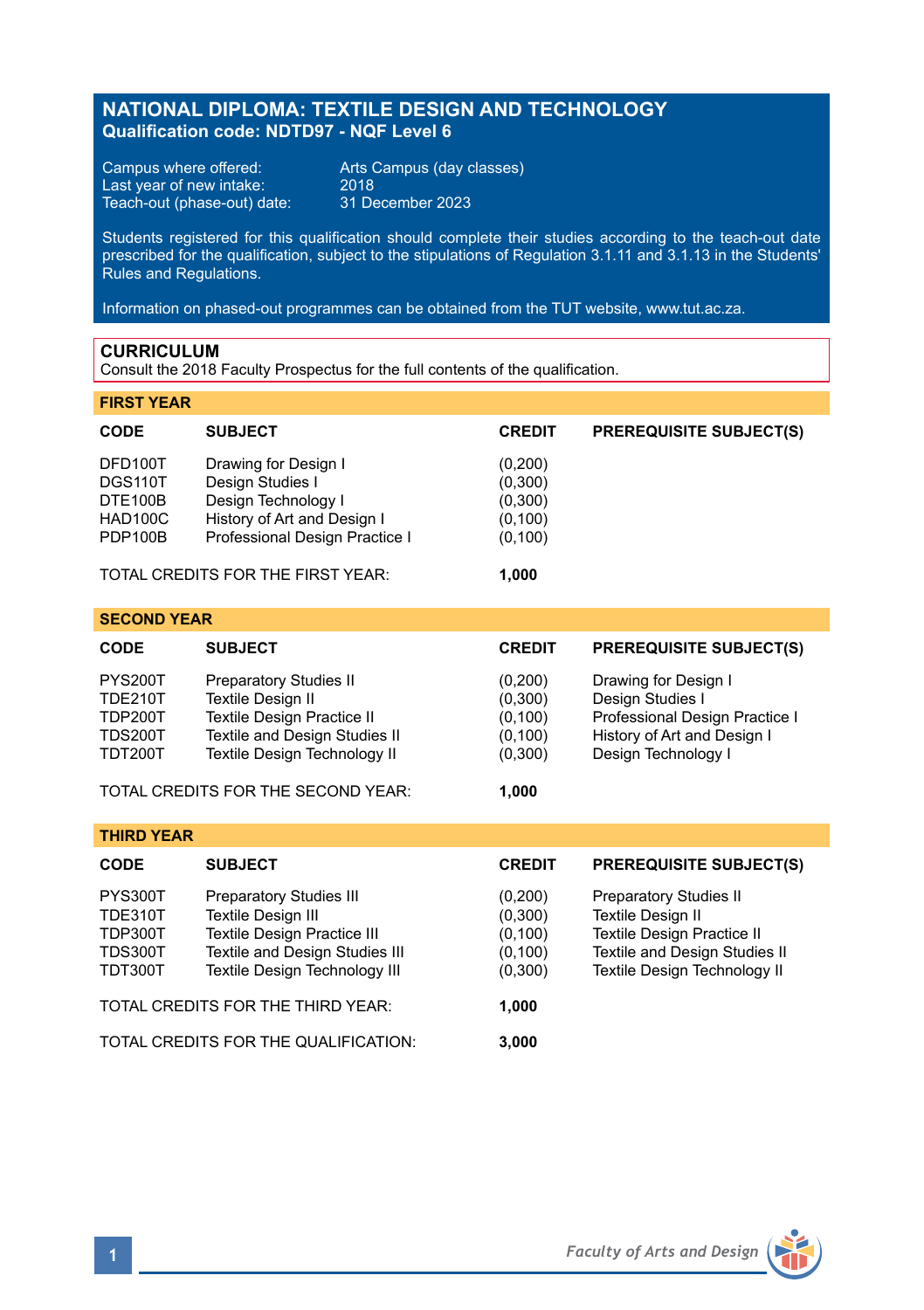# **SUBJECT INFORMATION (OVERVIEW OF SYLLABUS)**

The syllabus content is subject to change to accommodate industry changes. Please note that a more detailed syllabus is available at the department or in the study guide that is applicable to a particular subject. At time of publication, the syllabus content was defined as follows:

# **A**

# **DESIGN STUDIES I (DGS110T) PRACTICAL EVALUATION**

## *(Subject custodian: Department of Fine and Studio Arts)*

An introduction to the inherent qualities of materials and their use to achieve expressive two-dimensional form, based on both perceptual and conceptual principles. Students will have a choice of subjects, depending on their proposed second-year studies. (Total tuition time: ± 300 hours)

## **DESIGN TECHNOLOGY I (DTE100B) PRACTICAL EVALUATION**

## *(Subject custodian: Department of Fine and Studio Arts)*

An introduction to the inherent qualities of materials and their use to achieve expressive three-dimensional form, based on both perceptual and conceptual principles. Students will have a choice of subjects, depending on their proposed second-year studies. These include sculpture, ceramic design and glass design. (Total tuition time: ± 300 hours)

## **DRAWING FOR DESIGN I (DFD100T) PRACTICAL EVALUATION**

## *(Subject custodian: Department of Fine and Studio Arts)*

Students develop competency in object drawing, figure drawing, technical drawing and presentation drawing. (Total tuition time: ± 200 hours)

## **H**

# **HISTORY OF ART AND DESIGN I (HAD100C) 1 X 3-HOUR PAPER**

*(Subject custodian: Department of Fine and Studio Arts)* A general outline of the history of art and design from the beginning of recorded history to the present day, to indicate broad development patterns. (Total tuition time: ± 100 hours)

### **P**

### **PREPARATORY STUDIES II (PYS200T) PRACTICAL EVALUATION**

### *(Subject custodian: Department of Fine and Studio Arts)*

A perceptually and conceptually-based analysis of man-made and natural objects and drawing these. The imaginative use of a wide range of drawing materials. Colour principles, theory and applications. The ability to identify and utilise sources and the meaningful selection of ideas and trends from available reference material. (Total tuition time: ± 200 hours)

### **PREPARATORY STUDIES III (PYS300T) PRACTICAL EVALUATION**

### *(Subject custodian: Department of Fine and Studio Arts)*

A perceptually and conceptually-based analysis of man-made and natural objects and drawing these. The imaginative use of a wide range of drawing materials. Identify and utilise sources and the meaningful selection of ideas and trends from the available reference material. The reconstruction and editing thereof into innovative visual design concepts. (Total tuition time: ± 200 hours)

### **PROFESSIONAL DESIGN PRACTICE I (PDP100B) PRACTICAL EVALUATION** *(Subject custodian: Department of Fine and Studio Arts)*

The subject is an introduction to verbal, written, electronic and other forms of communication, as well as business concepts and entrepreneurship. (Total tuition time: ± 100 hours)

### **T**

## **TEXTILE AND DESIGN STUDIES II (TDS200T) 1 X 3-HOUR PAPER**

# *(Subject custodian: Department of Fine and Studio Arts)*

Fundamental research methodology. Application of retrieval, collation, investigative and interpretive skills. Knowledge of the relationship between textile theory, textile history and contemporary issues in relation to a wide range of themes and topics. (Total tuition time: ± 100 hours)